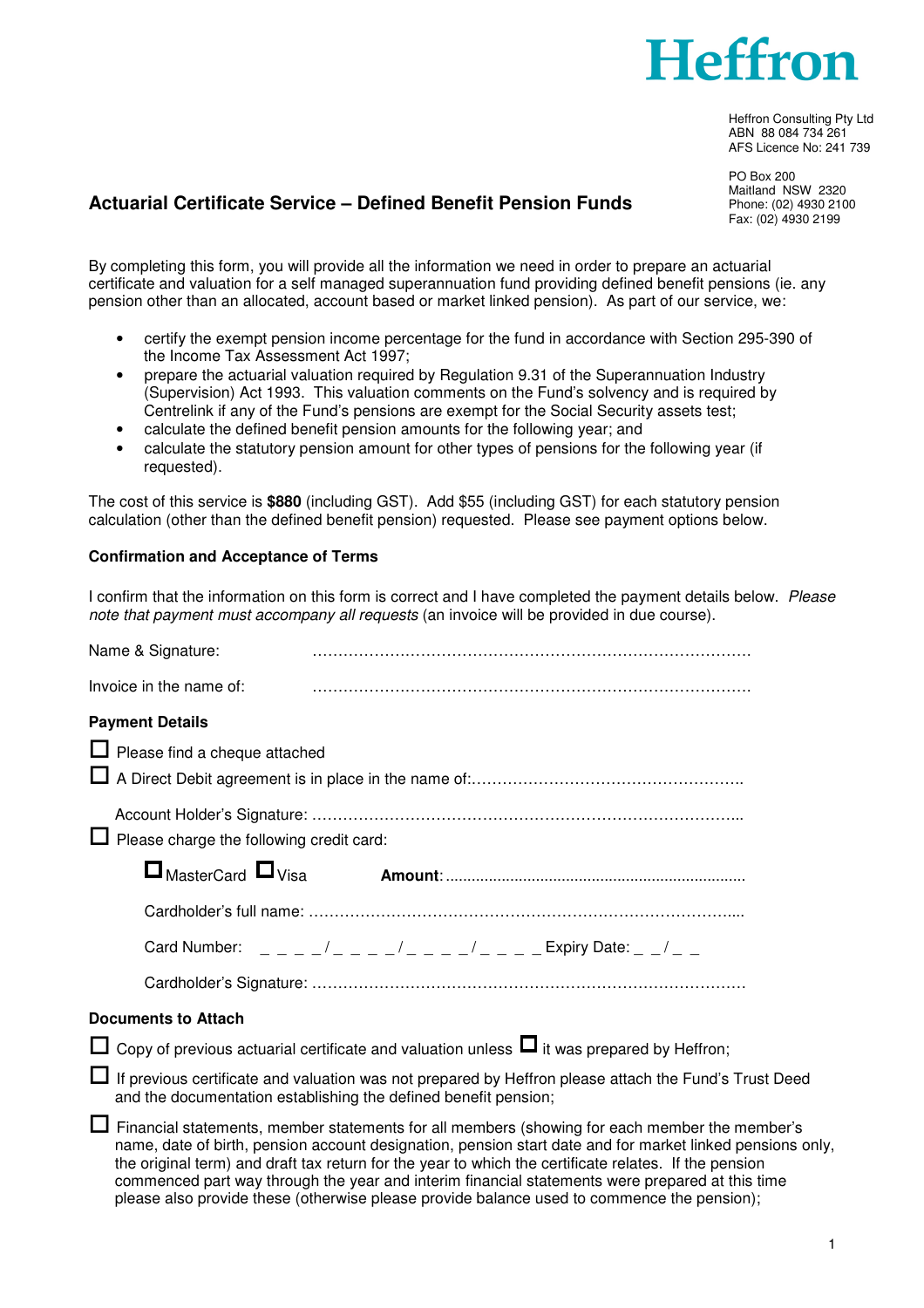$\Box$  Report showing the allocation of earnings to each member;

 $\Box$  If vour software automatically calculates the "exempt pension income" and adjusts the tax accordingly, please provide the working paper or note which shows the calculation of taxable income and tax payable;

 Full listing of Fund investments at **market value** (determined in the last 12 months) showing breakdown of individual holdings (e.g X shares in XYZ Ltd). For unit trusts, if the underlying assets are not obvious from the name please provide additional details (e.g XYZ unit trust invests 80% in direct property). If any of the assets have been specifically segregated to support the defined benefit pension please indicate them; and

 $\Box$  Copy of Fund's current investment strategy showing the intended long term asset allocation as a whole and for any segregated pension assets.

## **Section A: Contact Details**

**Person Ordering the Service – certificate will be forwarded to this person.** 

| <b>Section B: Fund and Trustee Details</b>                                                                                                         |  |  |
|----------------------------------------------------------------------------------------------------------------------------------------------------|--|--|
|                                                                                                                                                    |  |  |
| <b>Please Indicate Trustee Type</b>                                                                                                                |  |  |
|                                                                                                                                                    |  |  |
|                                                                                                                                                    |  |  |
| <b>Section C: Certificate Details</b>                                                                                                              |  |  |
|                                                                                                                                                    |  |  |
| Defined benefit pensions are indexed each year on the anniversary of the pension's commencement date.<br>Please provide the following information: |  |  |
| $\Box$ the pension is not indexed – the amount paid each year is fixed<br>the pension is indexed:                                                  |  |  |
| How is indexation determined?<br>(in line with inflation, trustee discretion, a fixed amount)                                                      |  |  |
| What was the last anniversary date of the pension?                                                                                                 |  |  |
| What pension amount applied up to this anniversary date?                                                                                           |  |  |
| What pension amount will apply from this anniversary date?<br>(indicate if you would like us to advise)                                            |  |  |
| Has the Fund ever accepted Superannuation Guarantee contributions?<br>Yes/No                                                                       |  |  |